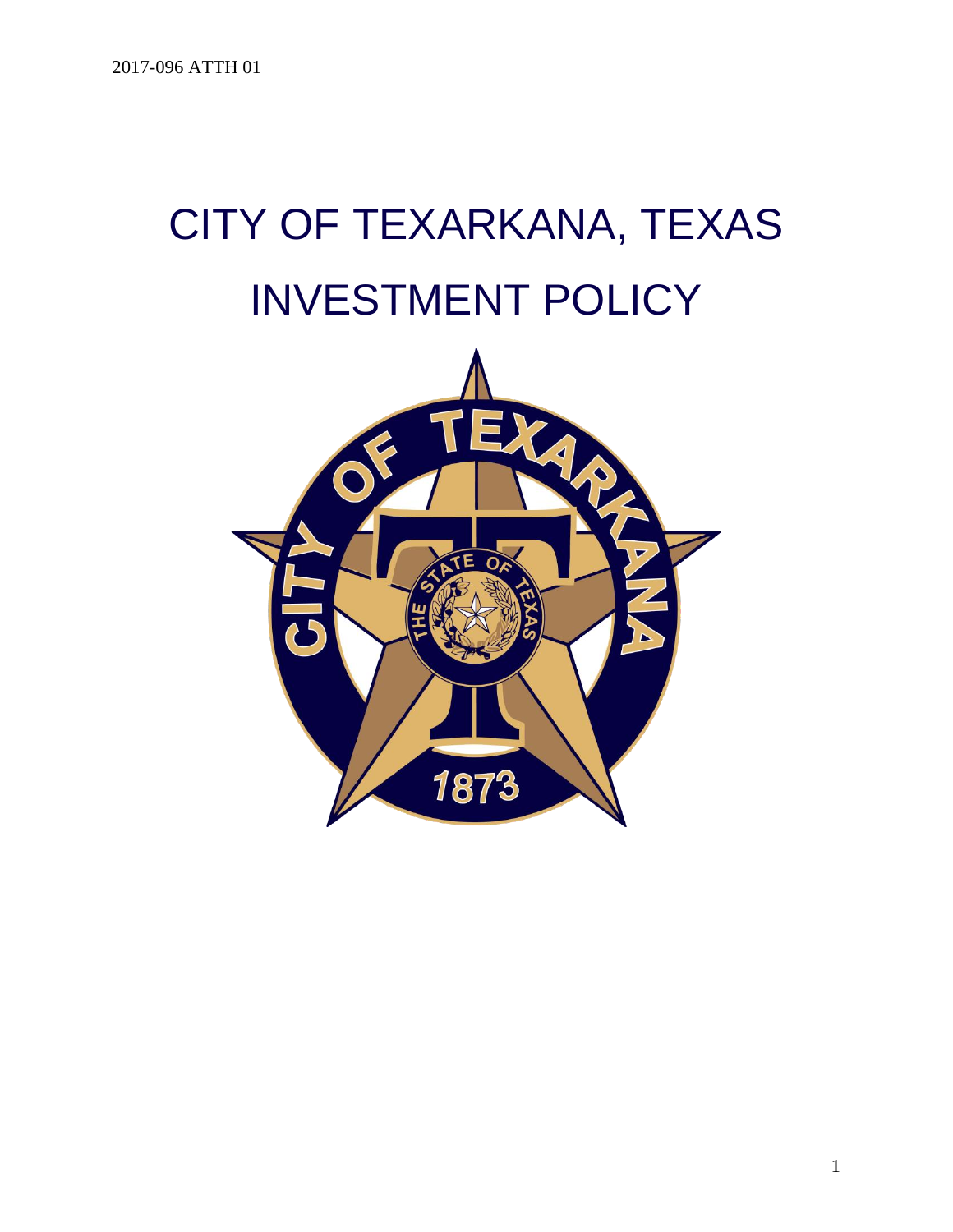# **CITY OF TEXARKANA, TEXAS TABLE OF CONTENTS**

- I. Introduction
- II. Investment Strategy
	- A. Operating Funds
	- B. Debt Service Funds
	- C. Debt Service Reserve Funds
	- D. Special Project/Special Purpose Funds
- III. Investment Policy
	- A. Scope
	- B. Objectives
		- 1. Safety
		- 2. Liquidity
		- 3. Public Trust
		- 4. Yield
	- C. Responsibility and Control
		- 1. Investment Committee
		- 2. Delegation of Authority and Training
		- 3. Internal Controls
		- 4. Prudence
		- 5. Ethics and Conflict of Interest
	- D. Reporting
		- 1. Quarterly Reporting
		- 2. Annual Report
		- 3. Methods
	- E. Investment Portfolio
		- 1. Active Portfolio Management
		- 2. Performance
		- 3. Investments
			- a) Authorized
				- 1. U.S. Obligations
				- 2. State of Texas Obligations
				- 3. Miscellaneous Government Obligations
				- 4. Miscellaneous Rated Obligations
				- 5. Certificates of Deposit
				- 6. Repurchase Agreements
				- 7. Investment Pools
				- 8. Money Market Mutual Funds
				- 9. Guaranteed Investment Contracts
			- b) Not Authorized
				- 1. Mortgage Backed Securities Paying No Principal
				- 2. Mortgage Backed Securities Paying No Interest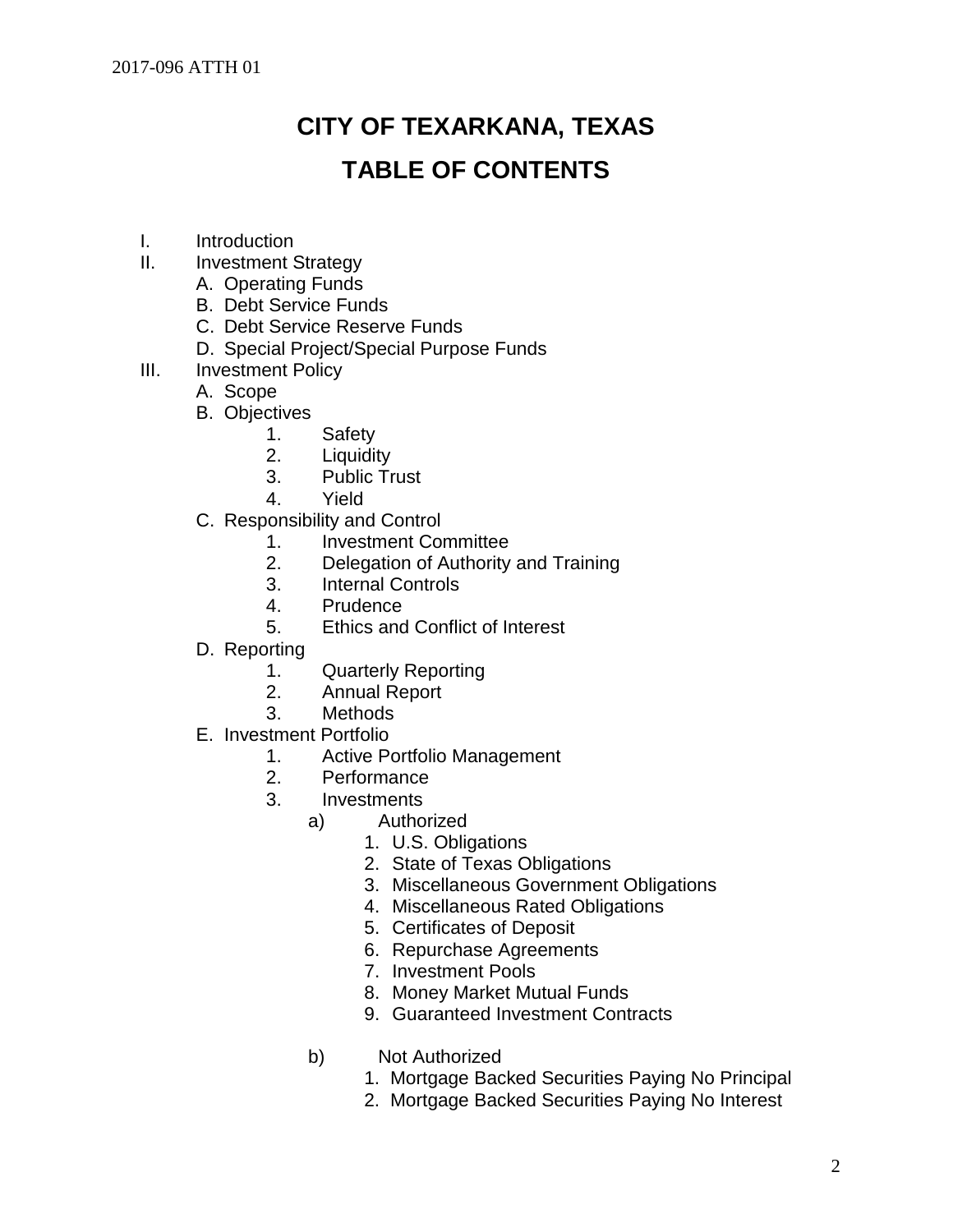- 3. CMOS with Maturities Greater than 10 Years
- 4. CMOS whose Rate is Determined by Inverted Index
- 4. Holding Period
- 5. Risk and Diversification
- F. Selection of Financial Institutions and Broker/Dealers
	- 1. Depository<br>2. Broker/Dea
	- Broker/Dealers
- G. Safekeeping and Custody
	- 1. Insurance or Collateral
	- 2. Safekeeping Agreement
	- 3. Collateral Defined
	- 4. Subject to Audit
	- 5. Delivery vs. Payment
- H. Investment Policy Adoption
- IV. Appendix
	- A. Sample Certification Form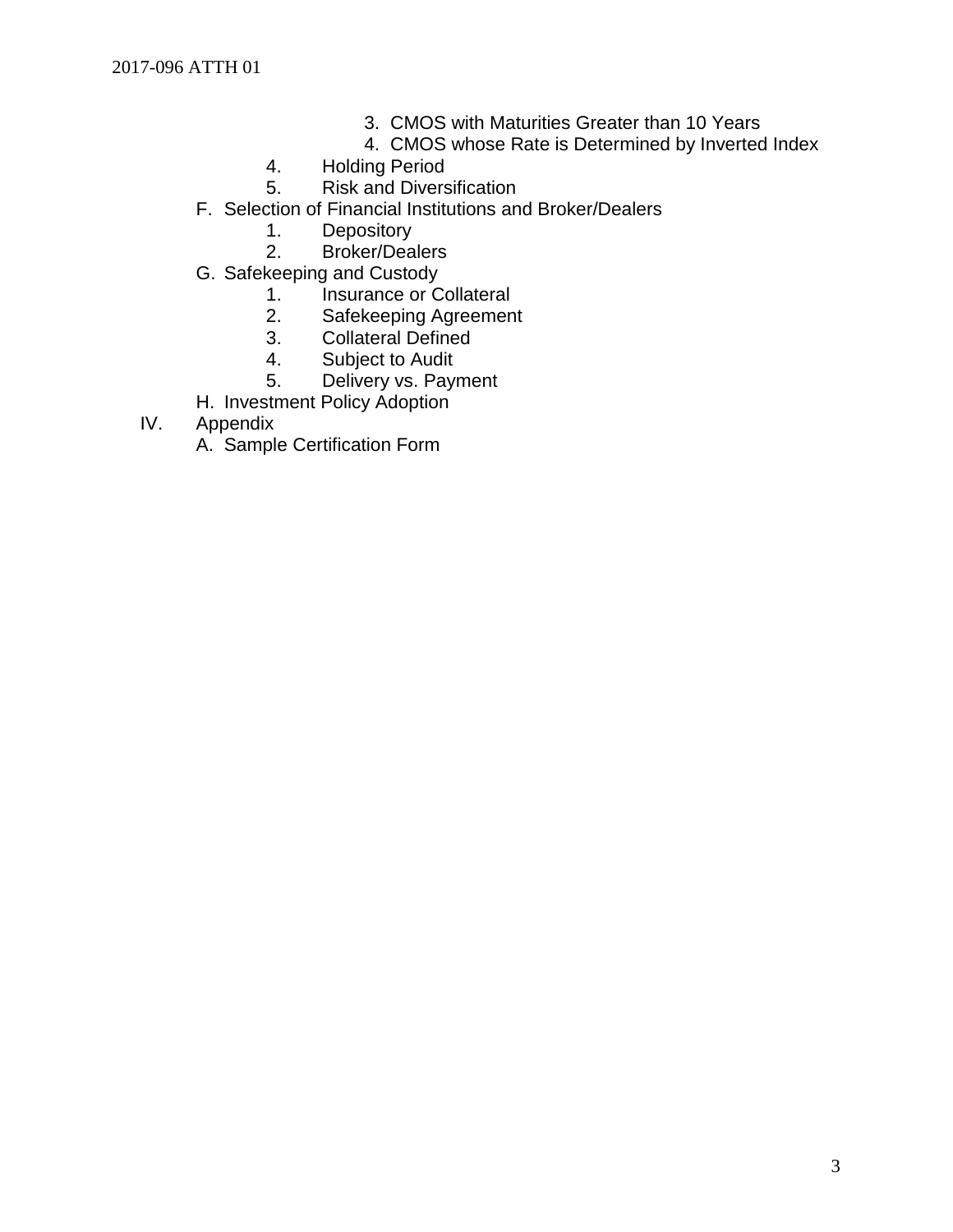#### **INTRODUCTION**

The purpose of this document is to set forth specific investment policy and strategy guidelines for the City of Texarkana, Texas (the "City") in order to achieve the goals of safety, liquidity, public trust, and yield for all investment activity. The City Council of the City shall review and adopt, by resolution, its investment strategies and policy not less than annually. The resolution shall include a record of changes made to either the Investment Policy or strategy. This Policy serves to satisfy the statutory requirement, specifically the Public Funds Investment Act and Public Funds Collateral Act, Texas Government Code Chapter 2256 and Chapter 2257(the "PFIA" and "PFCA" respectively) to define, adopt, and review a formal investment strategy and policy.

#### INVESTMENT STRATEGY

The City maintains two distinct portfolios (the City and the Water Utilities Department), which independently utilize four specific investment strategy considerations, designed to address the unique characteristics of the fund groups represented in the portfolios:

A. Investment strategies for operating funds and combined pools containing operating funds have as their primary objectives to preserve principal and assure that anticipated cash flows are matched with adequate investment liquidity. The secondary objective is to create a portfolio structure, which will experience minimal volatility during economic cycles. This may be accomplished by maintaining adequate liquid balances and utilizing high quality, short-to-medium term investments, which will complement each other in a laddered or barbell maturity structure, and can be easily liquidated if the need arises. Any investment authorized by this Policy is suitable for these funds. The dollar weighted average maturity of 365 days or less will be calculated using the stated final maturity date of each investment. The maximum stated final maturity shall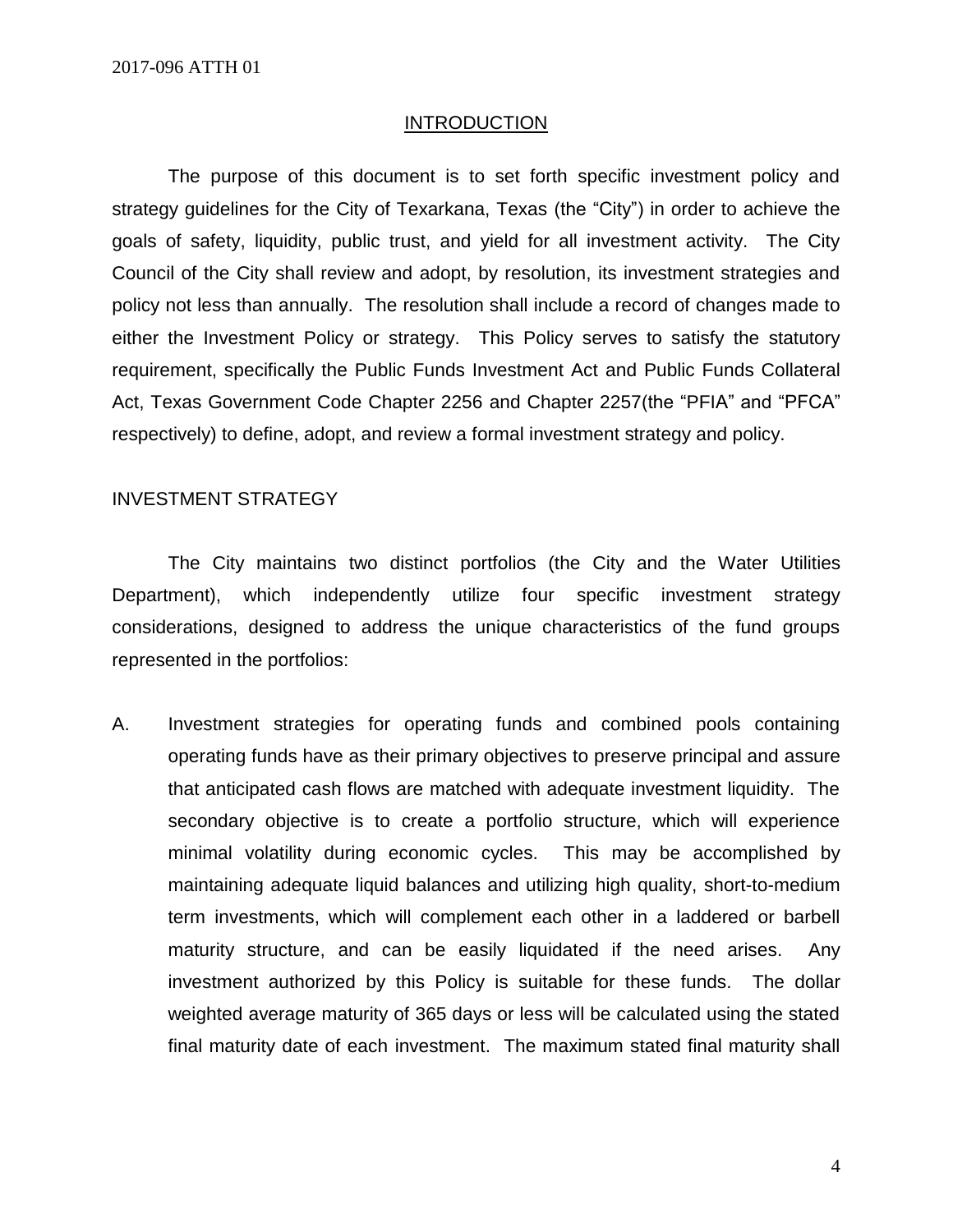be three years. The yield objective shall be a comparable maturity rolling Treasury portfolio.

- B. Investment strategies for debt service funds shall have as the primary objectives the preservation of principal and the assurance of investment liquidity adequate to cover the debt service obligation on the required payment date. Investments purchased shall not have a stated final maturity date which exceeds the next unfunded debt service payment date. Any investment authorized by this Policy is suitable for these funds. The yield objective shall be a short-term, government portfolio local government pool.
- C. Investment strategies for debt service reserve funds shall have as the primary objectives to preserve principal and to generate a dependable revenue stream to the appropriate debt service fund from investments with a low degree of volatility. Investments shall be of high quality and, except as may be required by the bond ordinance specific to an individual issue, of short-to-intermediate term maturities. Maximum maturity shall be the shorter of the first call date or five years. Volatility shall be further controlled through the purchase of securities carrying the highest coupon available, within the desired maturity and quality range, without paying a premium, if at all possible. Any investment authorized by this Policy is suitable for these funds. The yield objective shall be a comparable maturity rolling Treasury portfolio.
- D. Investment strategies for special projects or special purpose fund portfolios will have as their primary objectives to preserve principal and to assure that anticipated cash flows are matched with adequate investment liquidity. These portfolios should include at least 10% in cash equivalent investments to allow for flexibility and unanticipated project outlays, and by utilizing high quality, short-tomedium term investments, which will complement each other in a laddered or barbell maturity structure, and can be easily liquidated if the need arises. Any investment authorized by this Policy is suitable for these funds. The stated final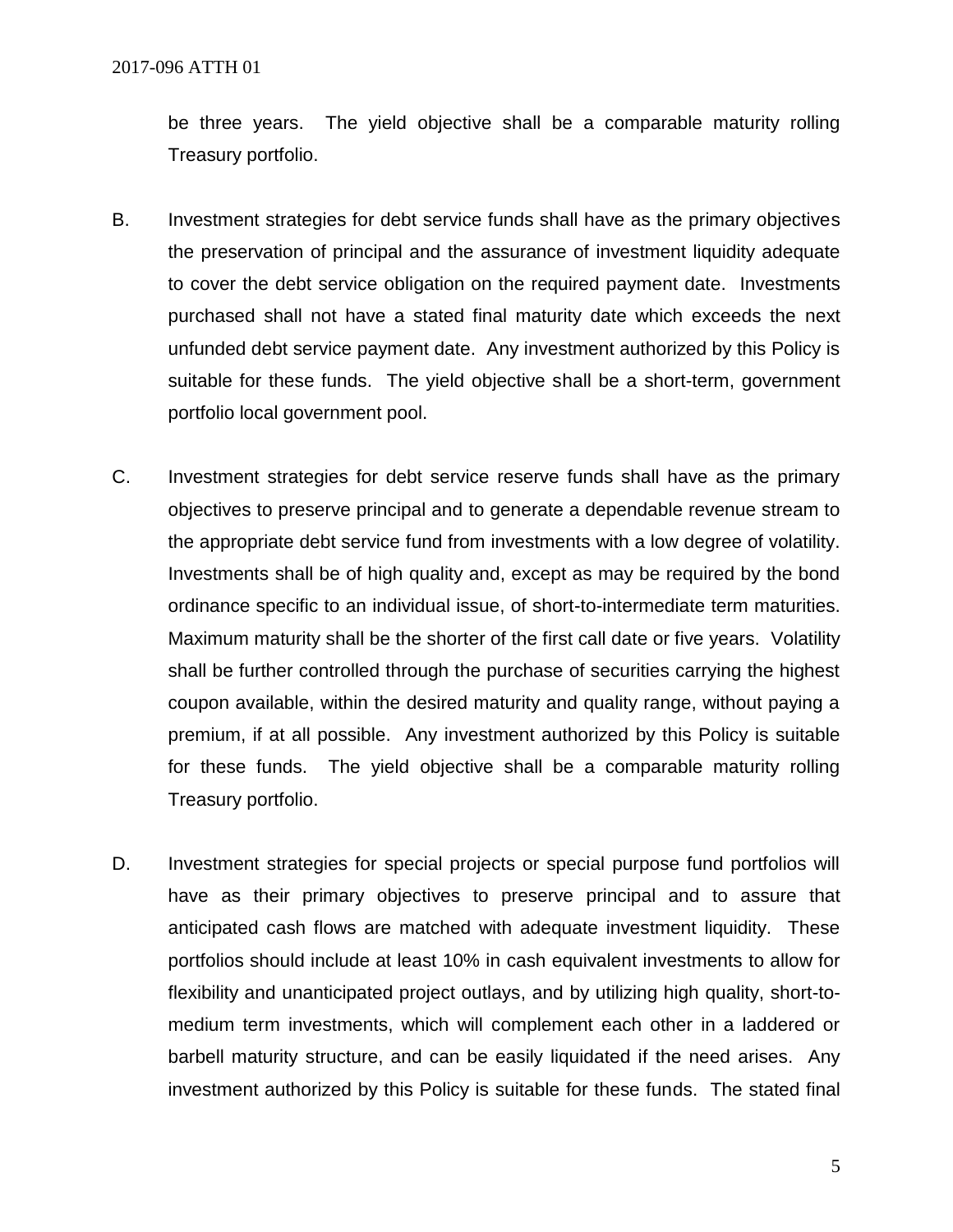maturity dates of securities held should not exceed the estimated project completion date. The yield objective shall be a comparable maturity rolling Treasury portfolio.

#### **INVESTMENT POLICY**

#### **A. SCOPE**

This Investment Policy applies to all financial assets of the City including the Water Utilities Department. These funds are accounted for in the City's Comprehensive Annual Financial Report (CAFR) and include:

- General Fund
- Special Revenue Funds
- Debt Service Funds
- Capital Projects Funds
- **Proprietary Funds**
- All Other Funds

This Policy shall not govern the Firemen's Relief and Pension Fund which is under the management and supervision of the City of Texarkana, Texas Firemen's Relief and Pension Fund Board of Trustees.

#### **B. OBJECTIVES**

The City shall manage and invest its cash with four objectives, listed in order of priority: Safety, Liquidity, Public Trust, and Yield. The safety of the principal invested always remains the primary objective. All investments shall be designed and managed in a manner responsive to the public trust and consistent with State and Local law.

The City shall maintain a comprehensive cash management program which includes collection of accounts receivable, vendor payment in accordance with invoice terms, and prudent investment of available cash. Cash management is defined as the process of managing monies in order to ensure maximum cash availability and maximum yield on short-term investment of pooled idle cash.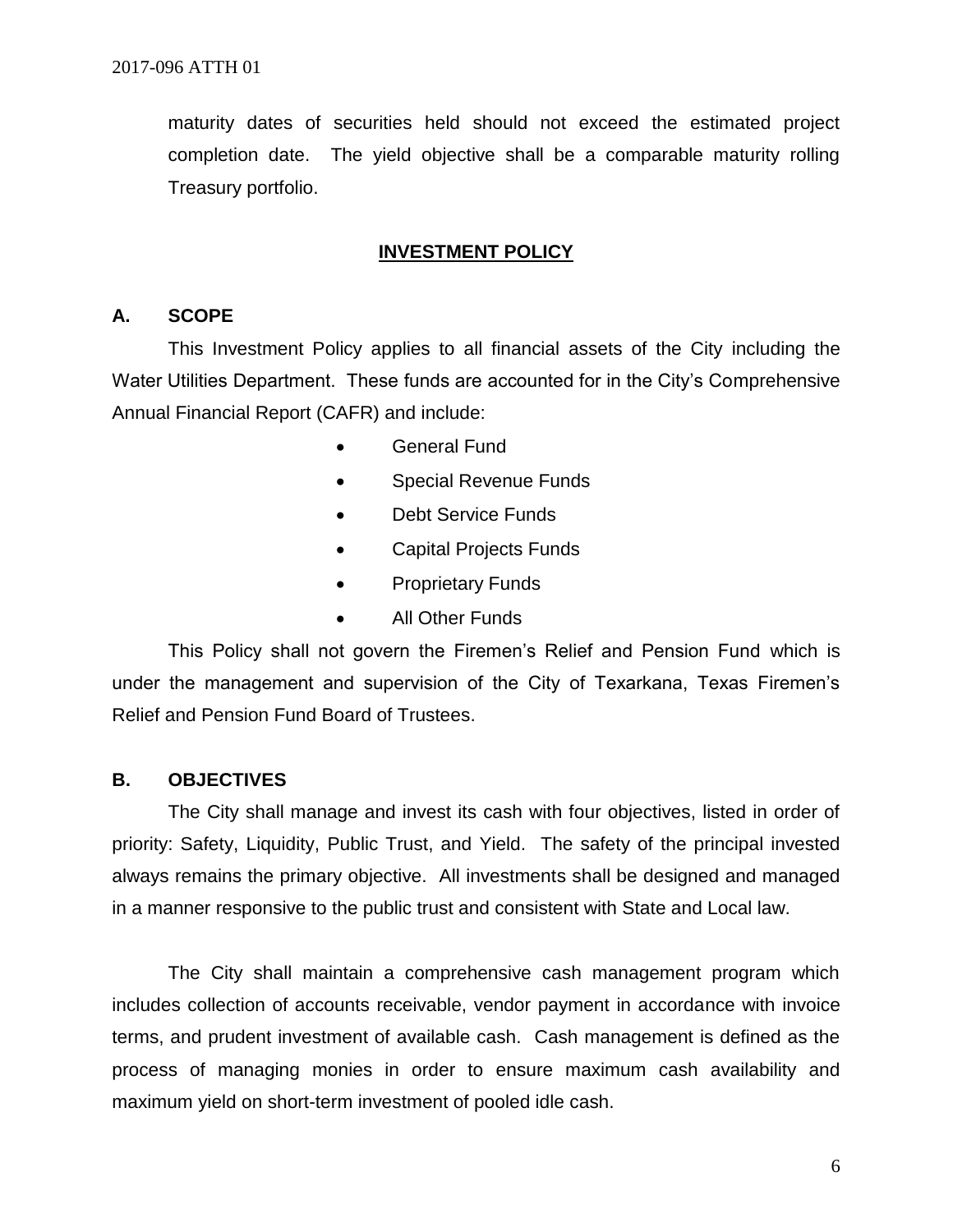#### 1. Safety

The primary objective of the City's investment activity is the preservation of principal in the overall portfolio. Each investment transaction shall be conducted in a manner to avoid principal losses, whether from investment defaults or erosion of market value.

#### 2. Liquidity

The City's investment portfolio shall be structured such that the City is able to meet all obligations in a timely manner. This shall be achieved by maintaining adequate cash equivalent balances, matching investment maturities with forecasted cash flow requirements, and by investing in securities with active secondary markets.

#### 3. Public Trust

All participants in the City's investment process shall seek to act responsibly as custodians of the public trust. Investment Officers shall avoid any transaction which might impair public confidence in the City's ability to govern effectively.

#### 4. Yield

The City's cash management portfolio shall seek to augment returns above this threshold consistent with risk limitations identified herein and prudent investment policies.

#### **C. RESPONSIBILITY AND CONTROL**

#### 1. Investment Committee

An Investment Committee, consisting of one City Council Member appointed by the Mayor, City Chief Executive Officer/Manager (or his designee), Chief Financial Officer (City), Director of Finance (Water Utilities Department), Accounting/Human Resources Manager (Water Utilities Department), and Assistant Chief Financial Officer (City) shall meet as needed to determine operational strategies and to monitor results. The Investment Committee shall include in its deliberation such topics as: performance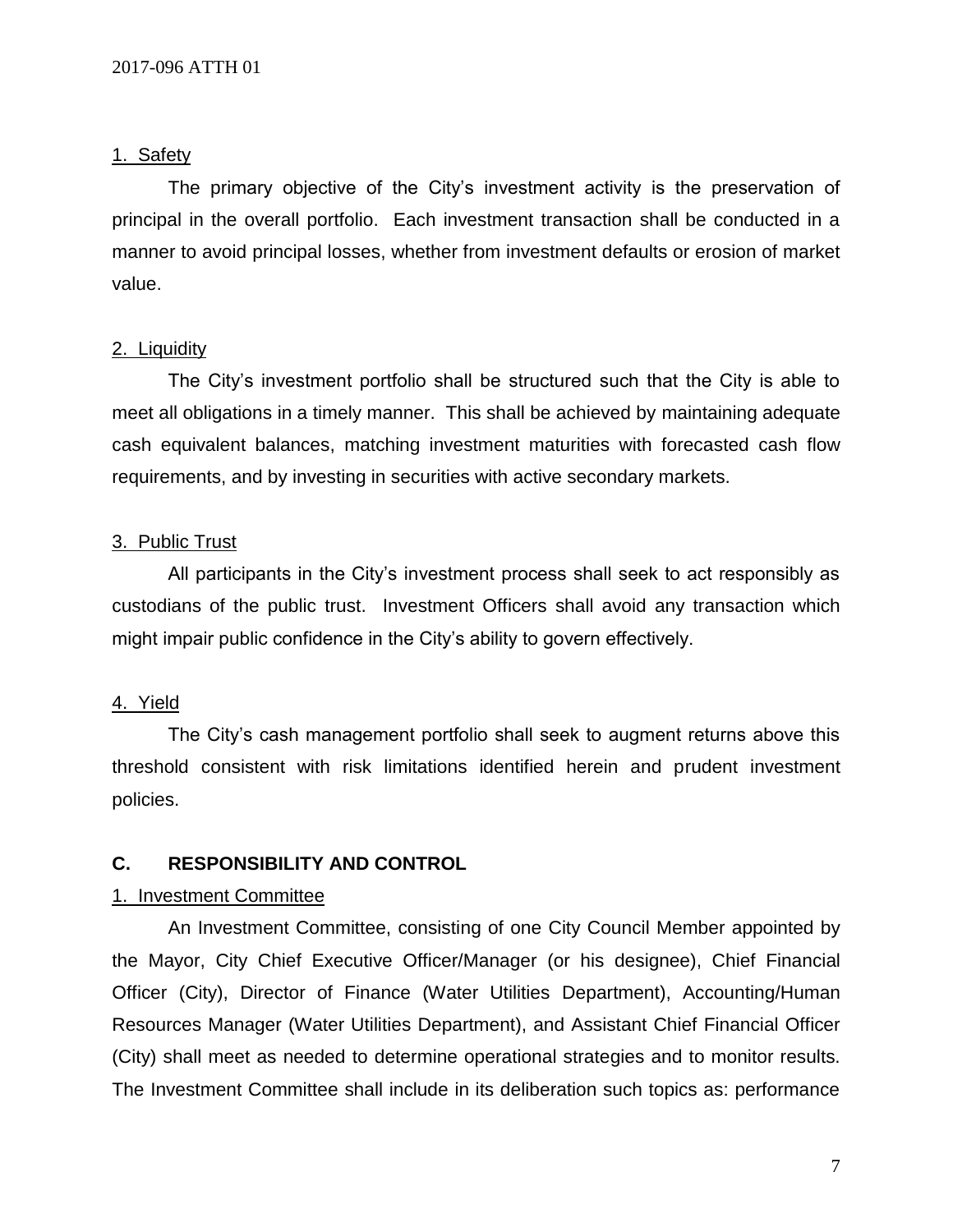reports, economic outlook, portfolio diversification, maturity structure, potential risk to the City's funds, authorized broker/dealers, eligible investment training sources, and the target rate of return on the investment portfolio.

#### 2. Delegation of Authority and Training

Authority to manage the City's investment program is derived from the City Charter. The Chief Financial Officer and Assistant Chief Financial Officer are designated as Investment Officers and are responsible for investment decisions and activities for the City portfolio. The Director of Finance and Accounting/Human Resources Manager are designated as Investment Officers and are responsible for investment decisions and activities for the Water Utilities Department portfolio. The Chief Financial Officer and Director of Finance shall establish written procedures for the operation of their respective investment program, consistent with this Investment Policy. In order to ensure qualified and capable investment management, the Investment Officers shall attend training sessions relating to the Officer's responsibility under the PFIA within 12 months after assuming duties and receive at least 10 hours of training, and additional training sessions not less than once every two year period that begins on the first day of the City's fiscal year and consists of the two consecutive fiscal years after that date and receive at least 8 hours of training. Independent sources for such training shall be approved by the Investment Committee.

#### 3. Internal Controls

The Chief Financial Officer and Director of Finance, or their respective designee, are responsible for establishing and maintaining an internal control structure designed to ensure that the assets of the City are protected from loss, theft or misuse. The internal control structure shall be designed to provide reasonable assurance that these objectives are met. The concept of reasonable assurance recognizes that (1) the cost of a control should not exceed the benefits likely to be derived; and (2) the valuation of costs and benefits requires estimates and judgments by management.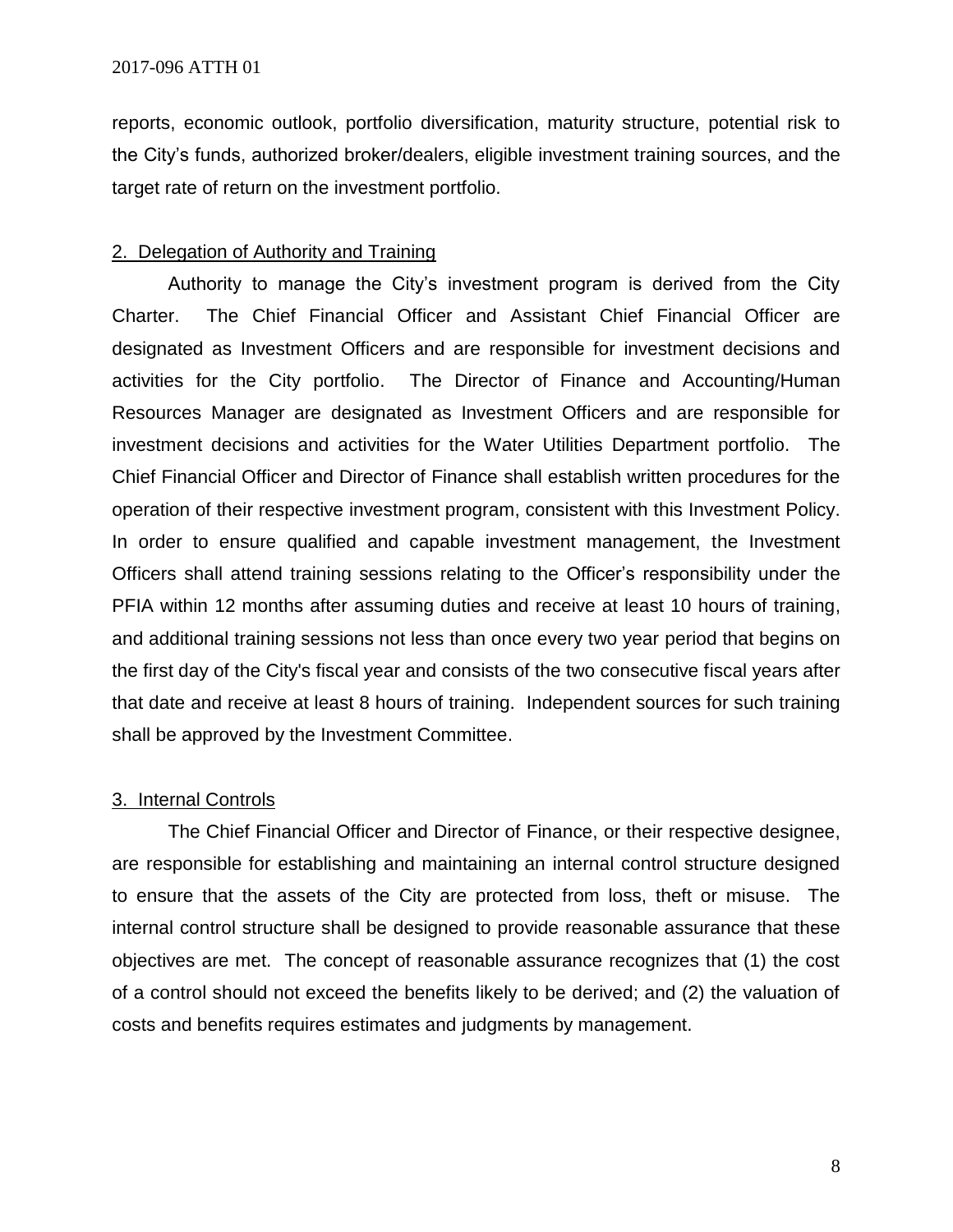Accordingly, the Chief Financial Officer and Director of Finance shall establish a process for annual independent review by an external auditor in conjunction with the annual audit, to assure compliance with policies and procedures. The internal controls shall address the following points:

- A. Control of collusion.
- B. Separation of transaction authority from accounting and record keeping.
- C. Custodial safekeeping.
- D. Avoidance of physical delivery securities.
- E. Clear delegation of authority to subordinate staff members.
- F. Written confirmation for telephone (voice) transactions for investments and wire transfers.

#### 4. Prudence

The standard of prudence to be applied by the Investment Officers shall be the "prudent person" rule, which states: "Investments shall be made with judgment and care, under circumstances then prevailing, which persons of prudence, discretion and intelligence exercise in the management of their own affairs, not for speculation, but for investment, considering the probable safety of their capital, as well as the probable income to be derived." In determining whether an Investment Officer has exercised prudence with respect to an investment decision, the determination shall be made taking into consideration:

- A. The investment of all funds, or funds under the City's control, over which the Officer had responsibility rather than a consideration as to the prudence of a single investment.
- B. Whether the investment decision was consistent with the written Investment Policy of the City.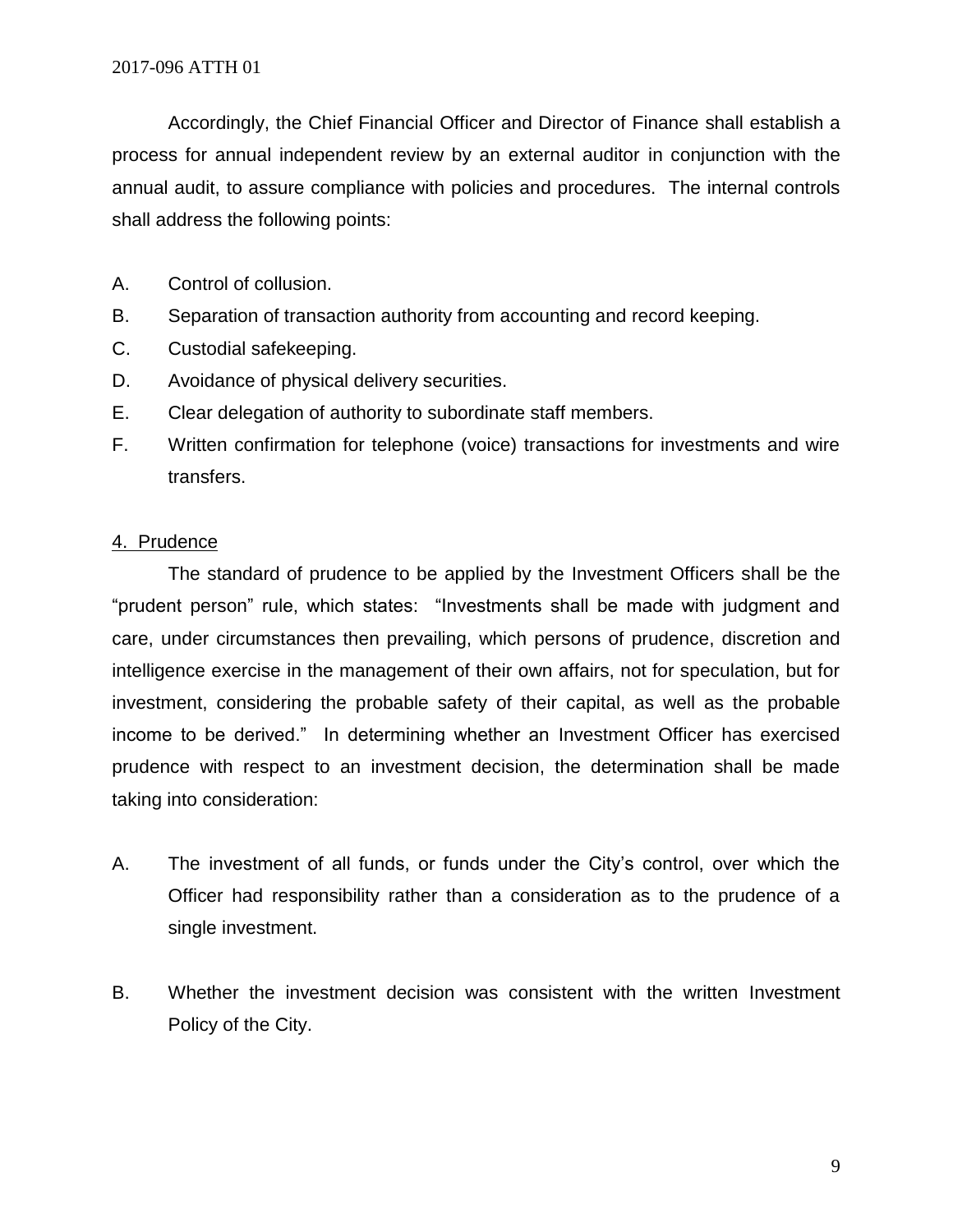An Investment Officer, acting in accordance with written procedures and exercising due diligence, shall not be held personally responsible for a specific investment's credit risk or market price changes, provided that these deviations are reported immediately and that appropriate action is taken to control adverse developments.

#### 5. Ethics and Conflicts of Interest

Investment Officers shall refrain from personal business activity that could conflict with proper execution of the investment program, or which could impair the ability to make impartial investment decisions. Investment Officers shall disclose to the City Manager any material financial interest in financial institutions that conduct business with the City and they shall further disclose positions that could be related to the performance of the City's portfolio. Investment Officers shall subordinate their personal financial transactions to those of the City, particularly with regard to timing of purchases and sales.

An Investment Officer of the City who has a personal business relationship with an organization seeking to sell an investment to the City shall file a statement disclosing that personal business interest. An Investment Officer who is related within the second degree by affinity or consanguinity to an individual seeking to sell an investment to the City shall file a statement disclosing that relationship. A statement required under this subsection must be filed with the Texas Ethics Commission and the City Council.

#### **D. REPORTING**

#### 1. Quarterly Reporting

The Chief Financial Officer shall submit a quarterly investment report in compliance with the PFIA and signed by all Investment Officers.

#### 2. Annual Report

Within a reasonable time after the end of the fiscal year, the Chief Financial Officer shall present an annual report on the investment program and investment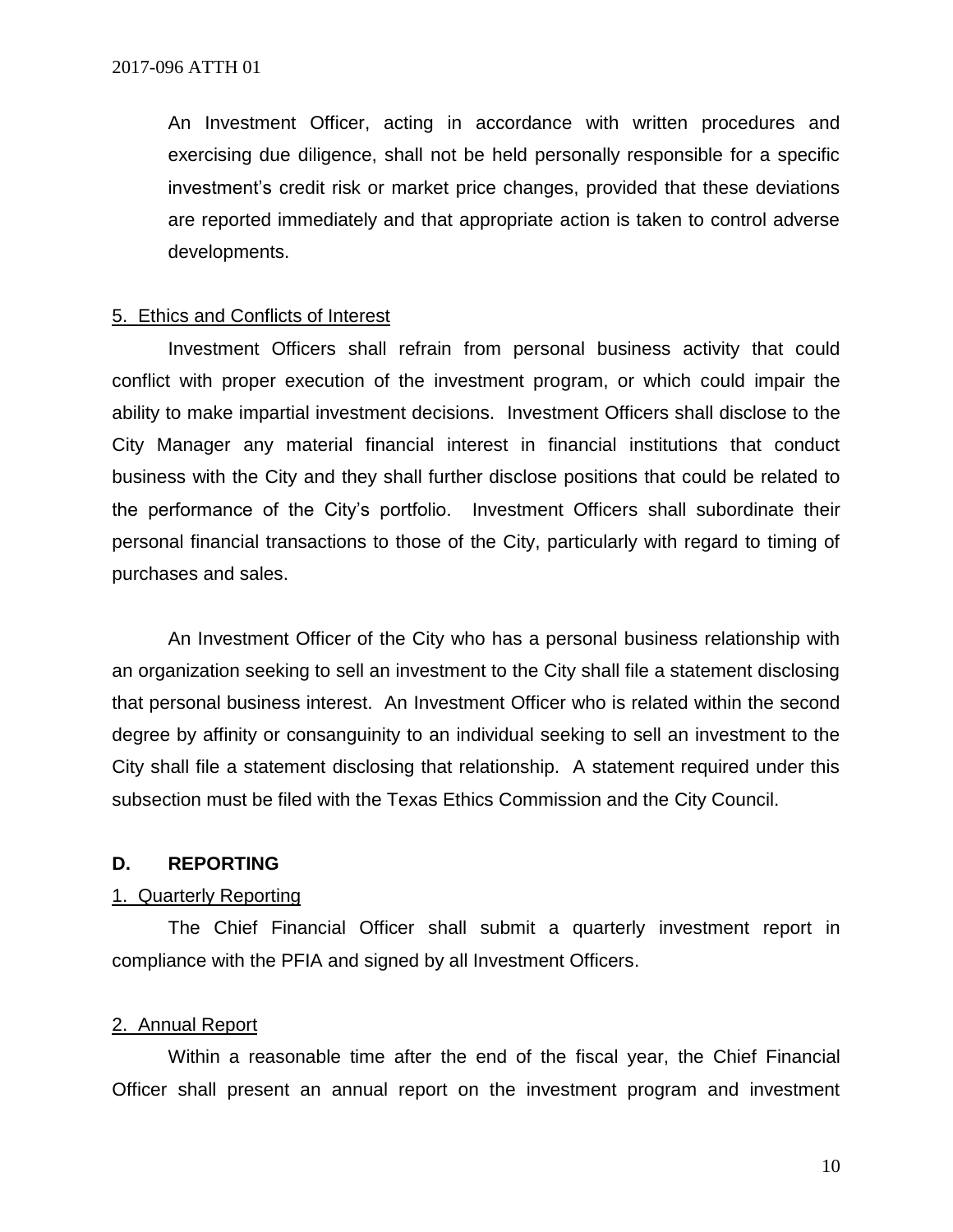activity. This report may be presented as a component of the fourth quarter report to the City Manager and City Council.

#### 3. Methods

The quarterly investment report shall include a succinct management summary that provides a clear picture of the status of the current investment portfolio and transactions made over the last quarter. This management summary will be prepared in a manner which will allow the City to ascertain whether investment activities during the reporting period have conformed to the Investment Policy. The report will be prepared in compliance with the PFIA. The report will be provided to the City Manager and City Council. The report will include the following:

- A. A listing of individual investments held at the end of the reporting period. This list will include the name of the fund or pooled group fund for which each individual investment was acquired.
- B. Unrealized gains or losses resulting from appreciation or depreciation by listing the beginning and ending book and market value of securities for the period. Market values shall be obtained from financial institutions or portfolio reporting services independent from the investment provider.
- C. Additions and changes to the market value during the period.
- D. Fully accrued interest for the reporting period.
- E. Average weighted yield to maturity of portfolio on City investments as compared to applicable benchmarks.
- F. Listing of investments by maturity date.
- G. The percentage of the total portfolio which each type of investment represents.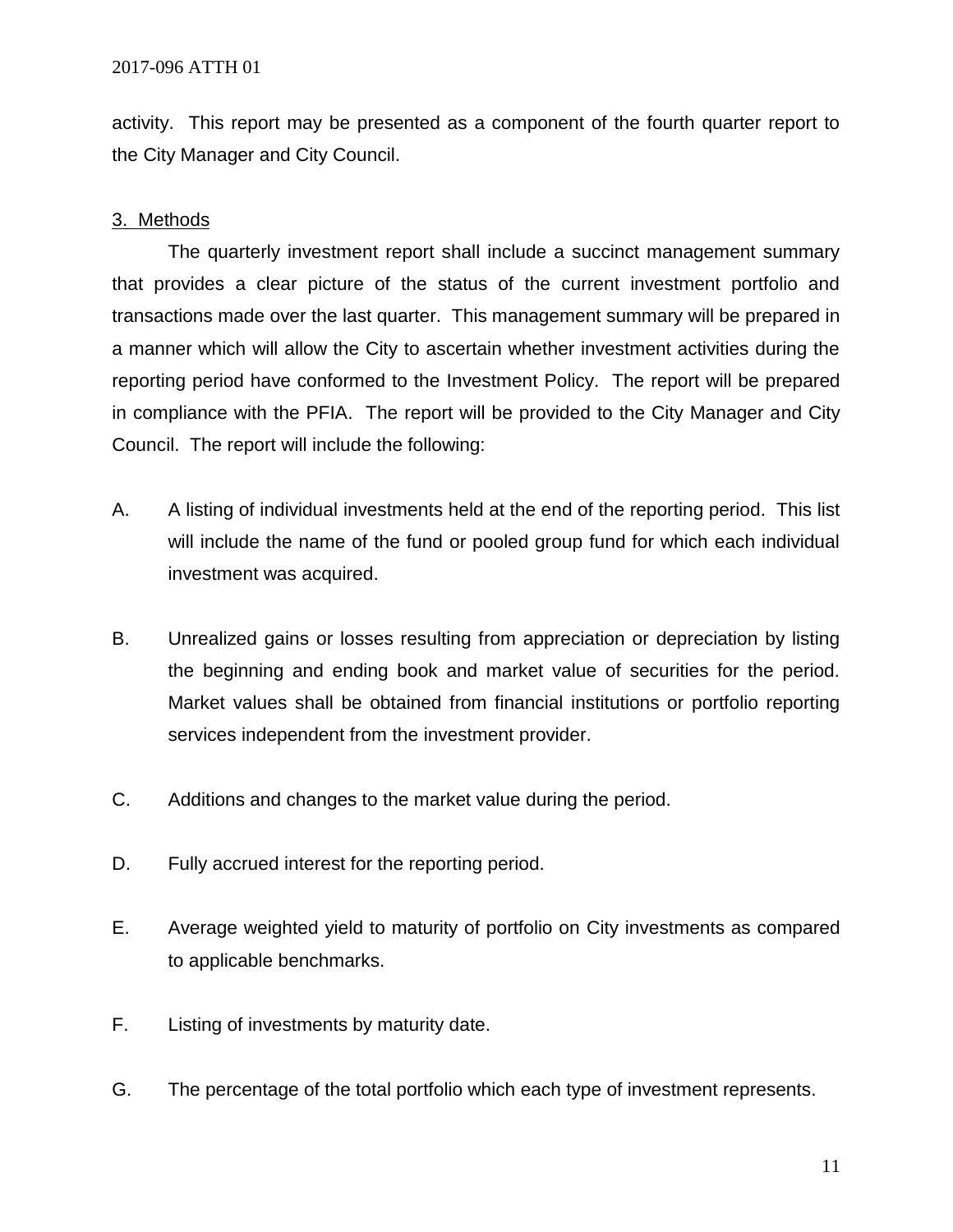H. Statement of compliance of the City's investment portfolio with State Law and the Investment Strategy and Policy approved by the City Council.

In conjunction with the annual audit, a formal annual review of these reports will be performed by an independent auditor with the results reported to the City Council as part of the overall audit report.

#### **E. INVESTMENT PORTFOLIO**

#### 1. Active Portfolio Management

The City shall pursue an active versus a passive portfolio management philosophy. That is, investments may be sold or redeemed before they mature if market conditions present an opportunity for the City to benefit from the trade. The Investment Officers will routinely monitor the contents of the portfolio, the available markets, and the relative value of competing instruments, and will adjust the portfolio accordingly.

#### 2. Performance

It is the City's policy to purchase investments with maturity dates coinciding with cash flow requirements. Using this strategy, the City attempts to purchase the highest yielding allowable investments available at the time of purchase. The City shall encourage a competitive environment for all investment activities including investment pool and mutual fund selections, financial institution deposit placements, securities transactions, and other investment-related proceedings. Weighted-average-yield-tomaturity shall be the portfolio's performance measurement standard.

#### 3. Investments

Assets of the City may be invested in the following instruments; provided, however, that at no time shall assets of the City be invested in any instrument or security not authorized at the time of purchase for investment under the PFIA, as the PFIA may from time to time be amended. The City is not required to liquidate investments that were authorized investments at the time of purchase. All prudent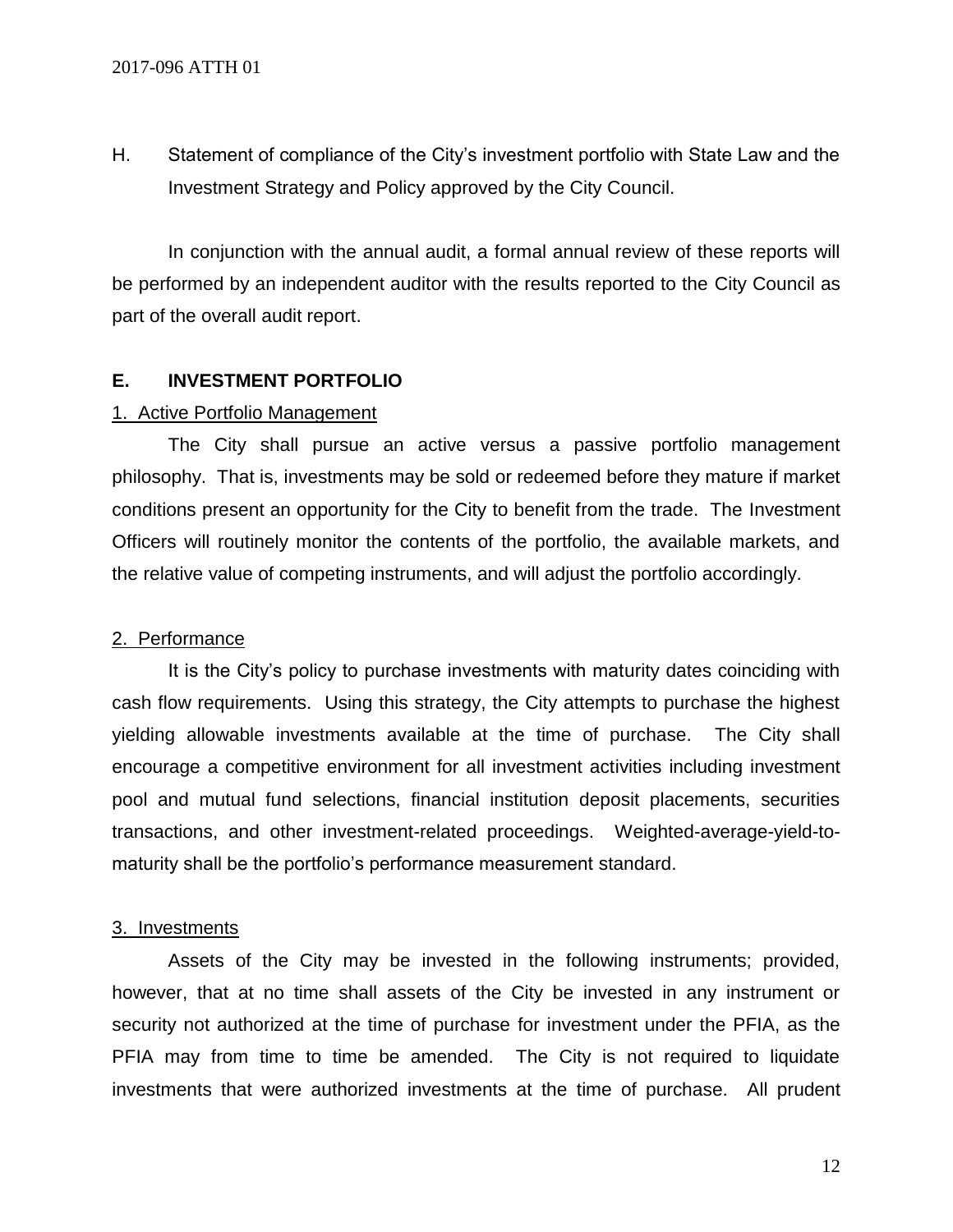measures will be taken to liquidate an investment that is downgraded to less than the required minimum rating.

- a). Authorized
	- 1. Obligations issued, guaranteed, or insured by the United States of America, its agencies and instrumentalities, which have a liquid market with a readily determinable market value, including the Federal Home Loan Banks.
	- 2. Direct obligations of the State of Texas, its agencies and instrumentalities.
	- 3. Other obligations, the principal and interest of which are unconditionally guaranteed or insured by, or backed by the full faith and credit of this State or the United States or their respective agencies and instrumentalities, including obligations that are fully guaranteed or insured by the Federal Deposit Insurance Corporation or by the explicit full faith and credit of the United States.
	- 4. Obligations of the States, agencies thereof, Counties, Cities, and other political subdivision of any state having been rated as investment quality by a nationally recognized investment rating firm, and having received a rating of not less than "A" or its equivalent.
	- 5. Certificates of Deposit, and other forms of deposit, of state and national banks, savings banks, or state or federal credit unions that has a main or branch office in Texas, guaranteed or insured by the Federal Deposit Insurance Corporation (or its successor) or the National Credit Union Share Insurance Fund (or its successor), or secured by obligations described in G. 3. Collateral Defined, or as authorized by the PFIA. Bids/quotes for certificates of deposit may be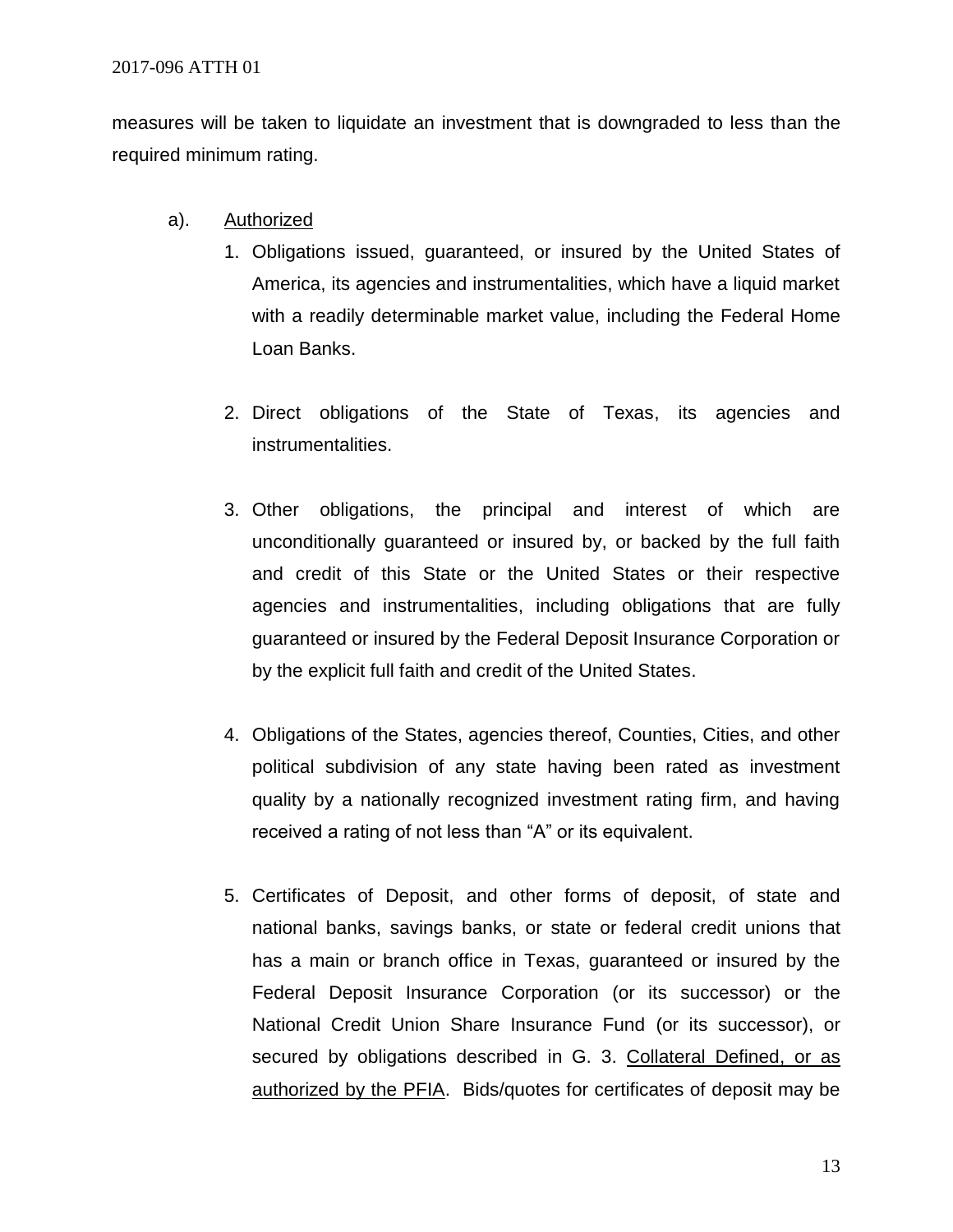solicited in the following ways: orally, in writing, electronically, or in any combination of the above methods.

- 6. Fully collateralized direct repurchase agreements with a defined termination date secured by cash or obligations of the United States or its agencies and instrumentalities. Securities purchased must be pledged to the City, held in the City's account, and deposited at the time of the investment with the City, and placed through a primary government securities dealer, as defined by the Federal Reserve, or a financial institution doing business in Texas. Such agreements may include direct security repurchase agreements and reverse security repurchase agreements with terms of 90 days or less after the delivery date. Funds received by the City under a reverse security agreement shall be used to acquire additional authorized investments, but those investments must mature no later than the expiration date stated in the reverse security repurchase agreement.
- 7. Local Government Investment Pools, if the pool is specifically approved by the Council and the pool invests only in investments authorized by the PFIA. A pool must be continuously rated no lower than AAA or AAA-m or at an equivalent rating by at least one nationally recognized rating service. In order to be eligible to receive City funds a pool must comply with all PFIA requirements.
- 8. "Money Market" mutual funds that have a rating of AAA by at least one nationally recognized rating firm and are "no-load" funds. A "money market" mutual fund must maintain a \$1.00 share value and include only short-term, highly liquid, and relatively low risk debt instruments. Must be registered with and regulated by the Securities and Exchange Commission. The City cannot own more than 10% of the mutual fund's total assets.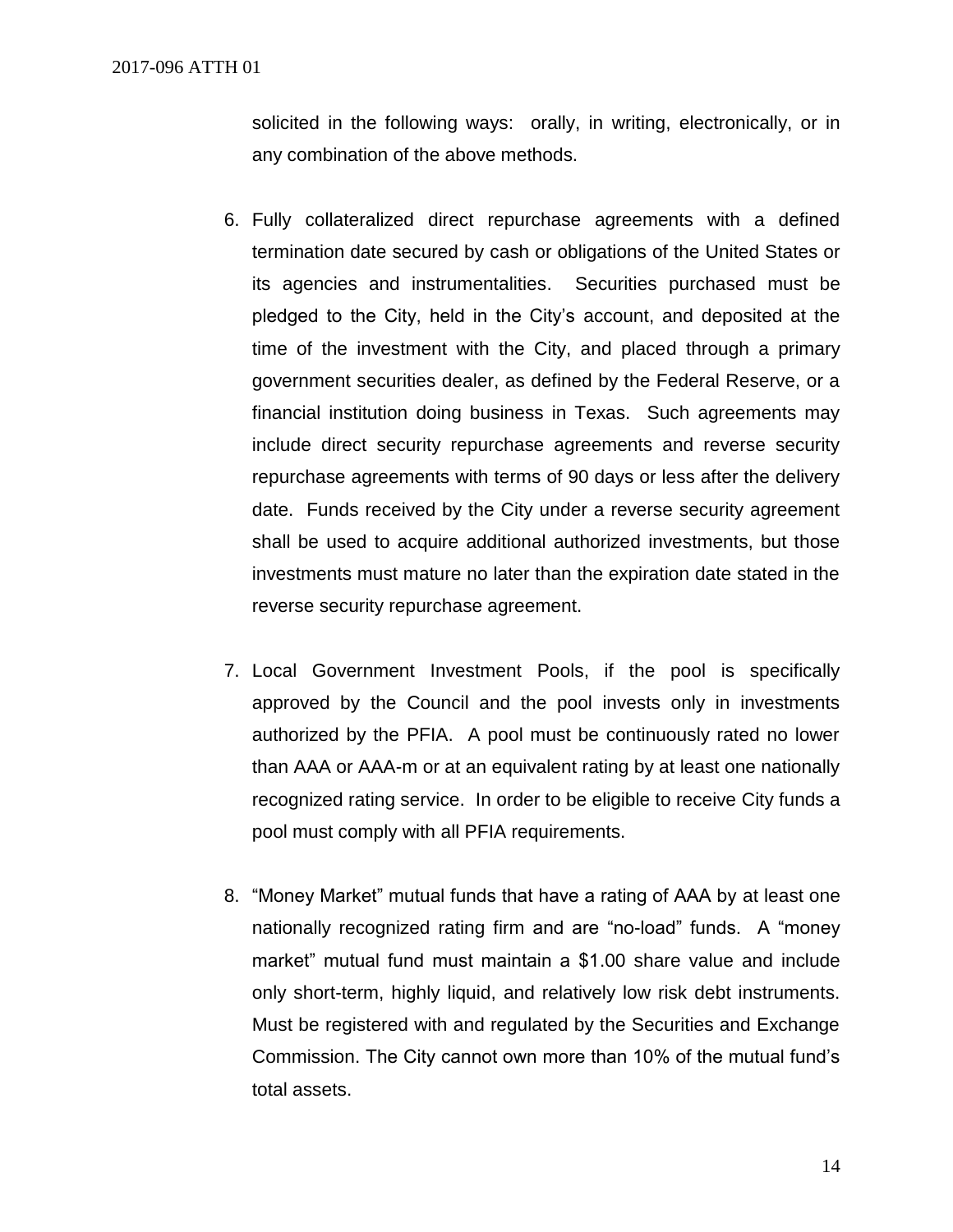9. Guaranteed Investment contracts are allowed investments for bond proceeds only, if such contracts have a defined termination date, are secured by U.S. Government direct or agency obligations approved by the PFIA, in an amount equal to the bond proceeds, if security is pledged to the City and deposited with the City or a third party, and if the investment term is limited to five years from the date of bond issuance. In addition, specific provisions under PFIA Section 2256.015(c) 1-5 must be met to allow investment in these contracts.

#### b. Not Authorized

 The City's authorized investment options are more restrictive than those allowed by State law. State law specifically prohibits investment in the following investment securities, or investment in specific instruments at levels higher than those listed below:

- 1) Obligations whose payment represents the coupon payments on the outstanding principal balance of the underlying mortgagebacked security collateral and pays no principal.
- 2) Obligations whose payment represents the principal stream of cash flow from the underlying mortgage-backed security collateral and bears no interest.
- 3) Collateralized mortgage obligations that have a stated final maturity date of greater than 10 years.
- 4) Collateralized mortgage obligations the interest rate of which is determined by an index that adjusts opposite to the changes in a market index.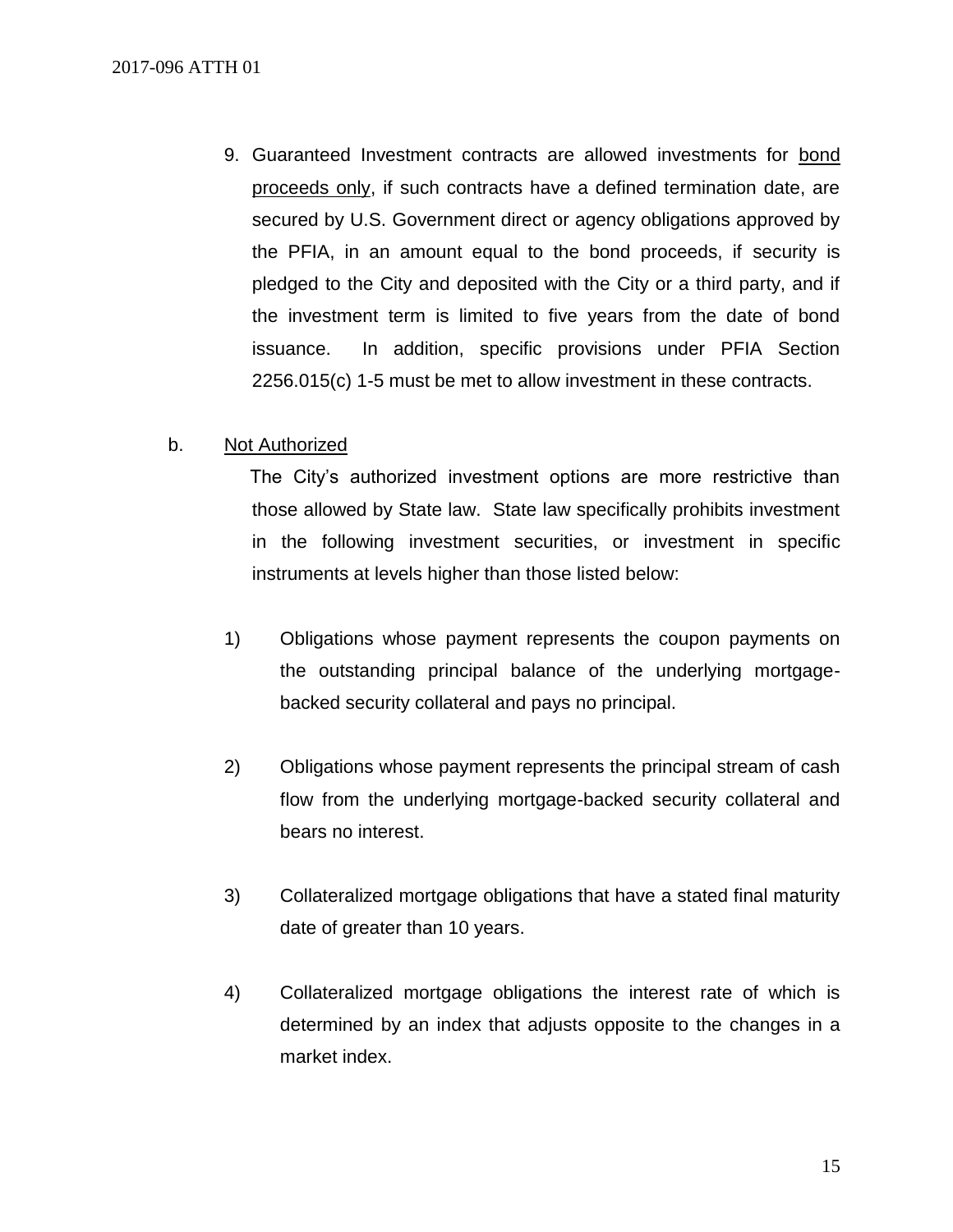#### 4. Holding Period

The City intends to match the holding periods of investment funds with liquidity needs of the City.

#### 5. Risk and Diversification

The City recognizes that investment risks can result from issuer defaults, market price changes or various technical complications leading to temporary illiquidity. Risk is controlled through portfolio diversification which shall be achieved by the following general guidelines:

- a) Risk of issuer default is controlled by limiting investments to those instruments allowed by the PFIA, which are described herein.
- b) Risk of market price changes shall be controlled by avoiding over-concentration of assets in a specific maturity sector, maintenance of adequate liquidity, and limitation of appropriate average maturity.
- c) Risk of temporary illiquidity shall be controlled by monitoring the rating of each issuer, as applicable, at least quarterly, and taking all prudent measures that are consistent with this Policy to liquidate an investment that does not have the minimum rating.

#### **F. SELECTION OF FINANCIAL INSTITUTIONS AND BROKER/DEALERS**

#### 1. Depository

In compliance with State legislation, a Primary Depository shall be selected through the City's banking services procurement process, which shall include a formal request for application (RFA). In selecting a Primary Depository, the credit worthiness of institutions shall be considered, and the Chief Financial Officer shall conduct a comprehensive review of prospective depositories' credit characteristics and financial history. In addition, the City may establish nonprimary banking relationships based on deposit and unique service capabilities.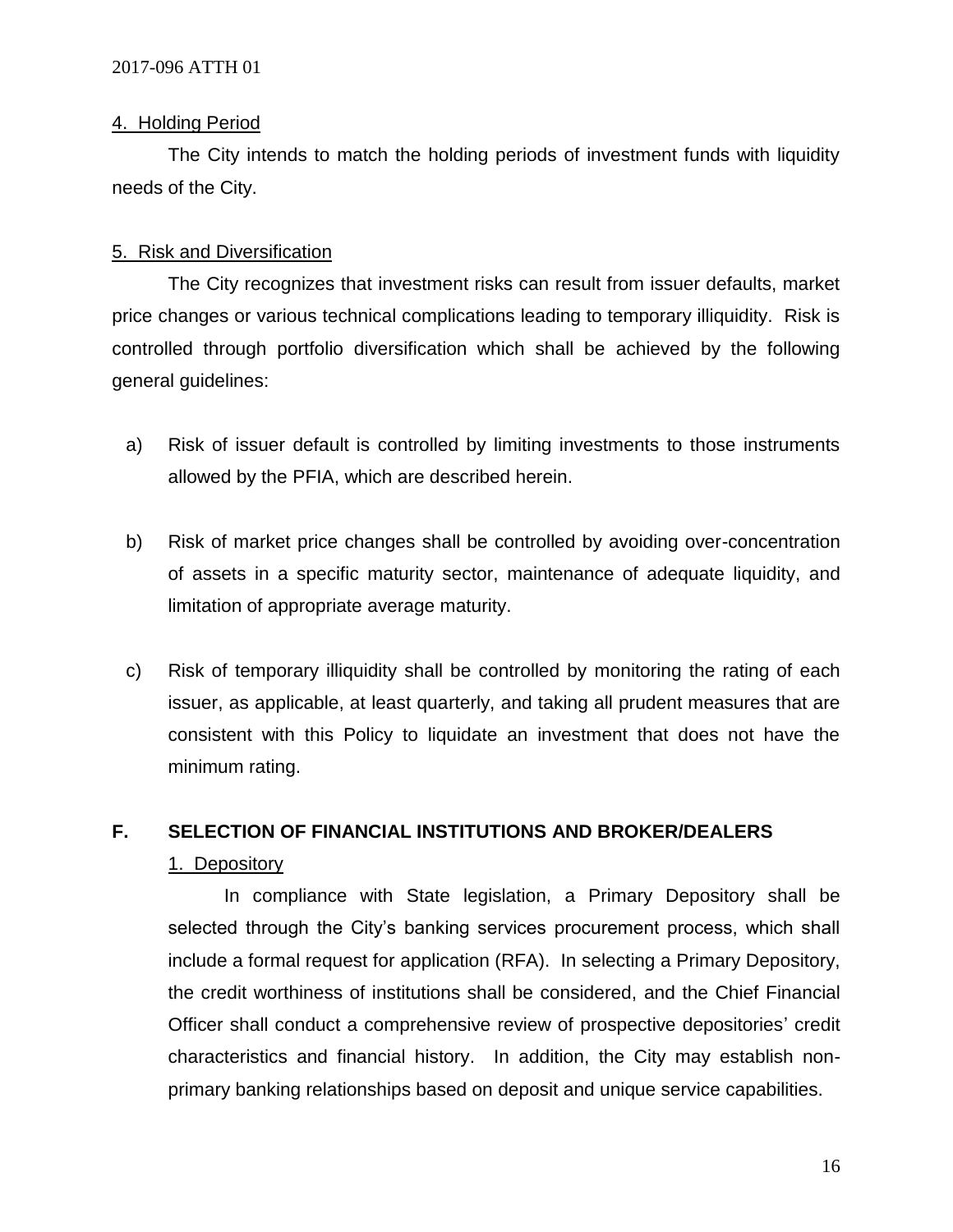Institutions seeking to establish eligibility for the City's depository shall submit for review financial statements, evidence of federal insurance and other information as required by the Chief Financial Officer.

Any institution designated as a depository by the City will provide collateral in accordance with this Policy and applicable State law. The City reserves the right, in its sole discretion, to accept or reject any form of insurance or collateralization pledged towards depository deposits. Institutions serving as a depository will be required to sign a Depository/Collateral Agreement with the City. The collateralized deposit portion of the Agreement shall define the City's rights to the collateral in case of default, bankruptcy, or closing and shall establish a perfected security interest in compliance with Federal and State regulations, including:

- The agreement must be in writing;
- The agreement has to be executed by the Depository and the City contemporaneously with the acquisition of the asset;
- The agreement must be approved by the Board of Directors or designated committee of the Depository and a copy of the meeting minutes must be delivered to the City; and
- The agreement must be part of the Depository's "official record" continuously since its execution.

#### 2. Broker/Dealers

For broker/dealers, the City shall select only those dealers reporting to the Market Reports Division of the Federal Reserve Board of New York, also known as the "Primary Government Security Dealers", unless analysis reveals that other firms are adequately financed to conduct public business. All broker/dealers shall provide the City with references from public entities which they are currently serving. The Investment Committee shall adopt and annually review a list of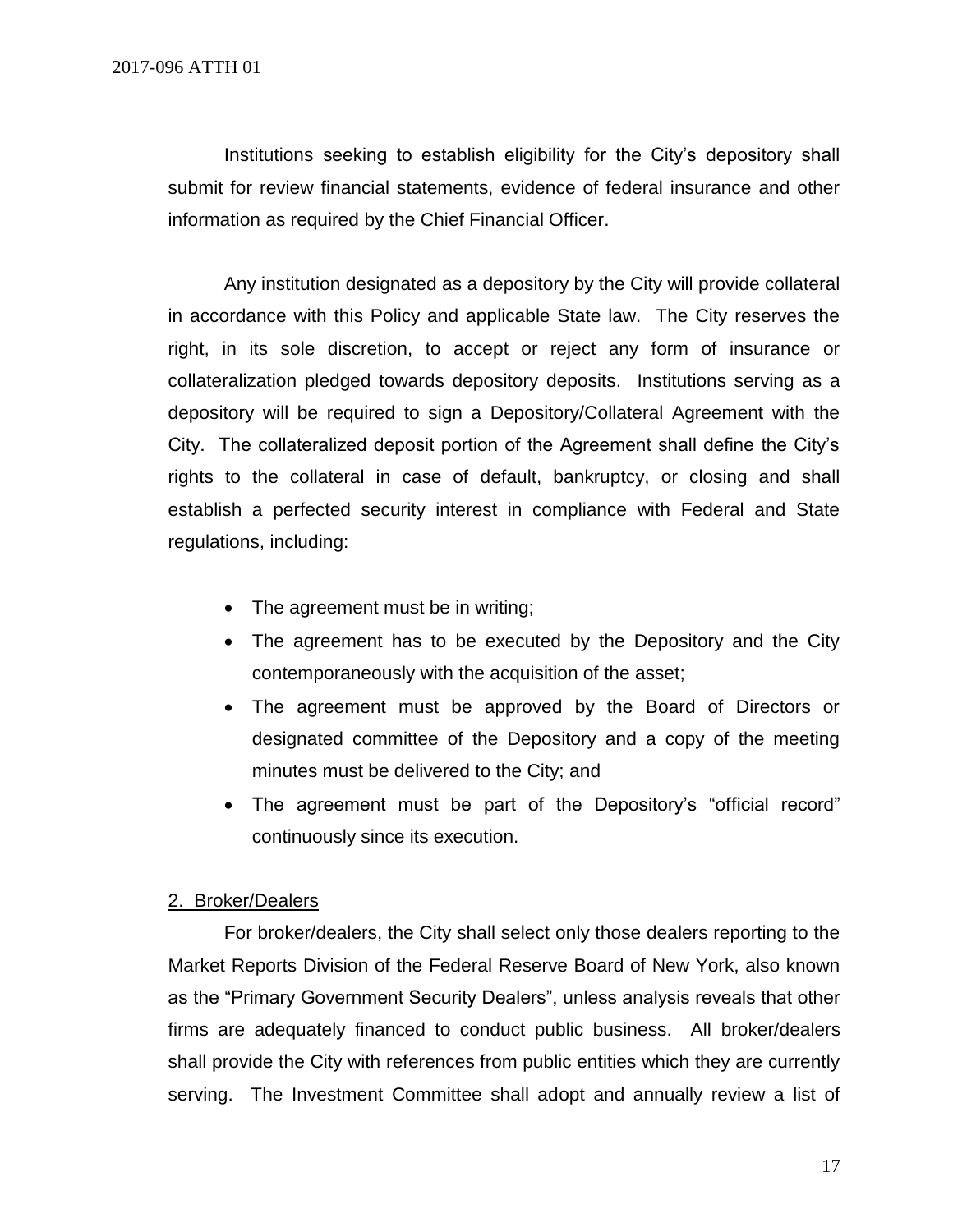qualified broker/dealers authorized to engage in investment transactions with the City.

All investment providers, financial institutions and broker/dealers who desire to become qualified bidders for investment transactions must supply the following, as appropriate:

- audited financial statements
- proof of Financial Industry Regulatory Authority (FINRA) certification
- proof of state registration
- •

Additionally, the qualified representative or equivalent of the Local Government Investment Pool or discretionary Investment Advisor firm (i.e. business organization) shall execute a Certificate to the effect that the qualified representative has:

1.) Received and thoroughly reviewed this Investment Policy, and

2.) Acknowledged that their business organization has implemented reasonable procedures and controls in an effort to preclude imprudent investment transactions between itself and the City that are not authorized by this Investment Policy, except to the extent that this authorization is dependent on an analysis of the makeup of the City's entire portfolio or requires and interpretation of subjective investment standards or relates to investment transactions of the City that are not made through accounts or other contractual arrangements over which the business organization has accepted discretionary investment authority.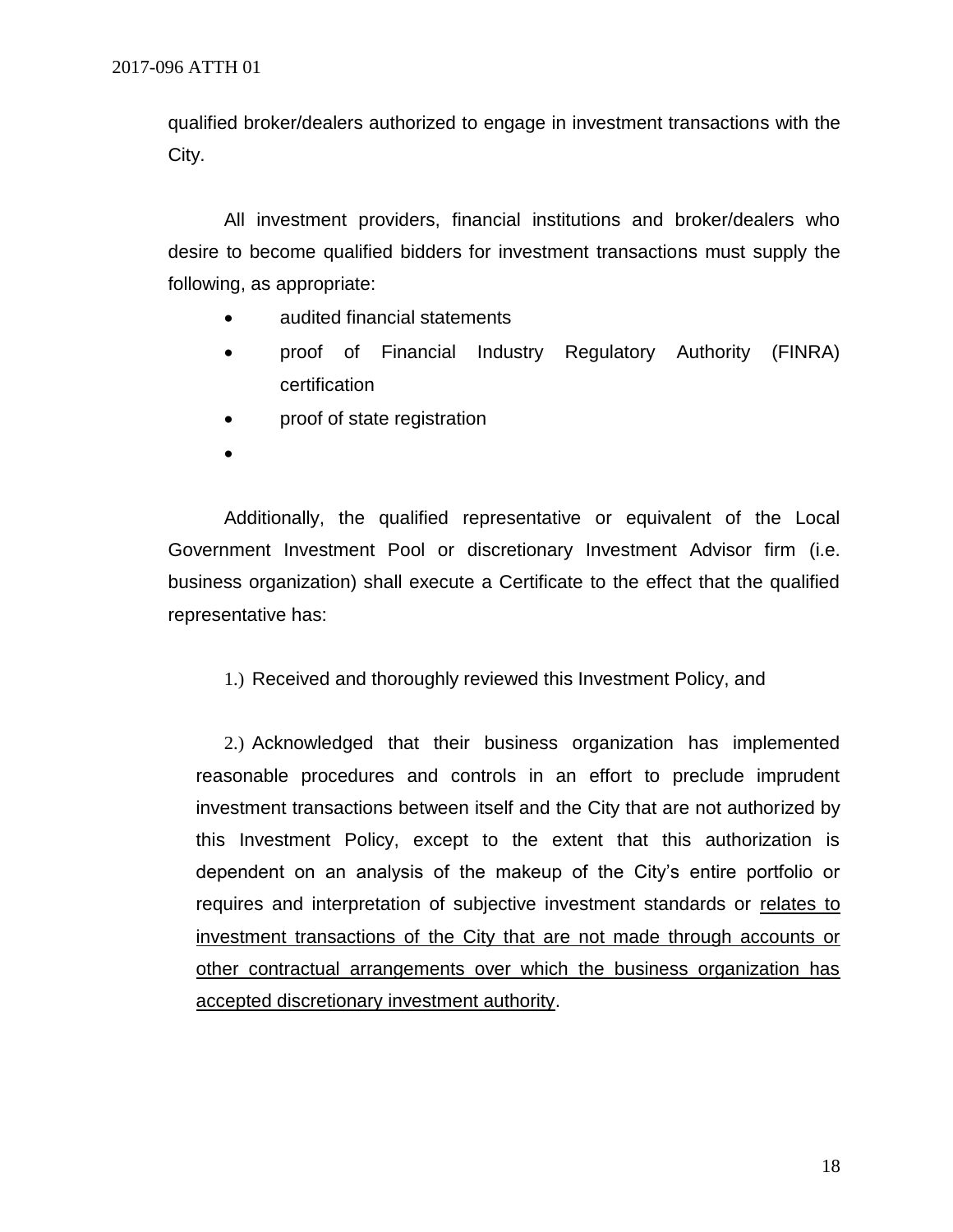The City may not engage in an investment transaction with a business organization prior to receiving this written acknowledgment completed by the organization.

#### **G. SAFEKEEPING AND CUSTODY**

#### 1. Insurance or Collateral

All non-insured deposits and repurchase agreement investments of City funds shall be secured as required by State legislation. In order to anticipate market changes and provide a level of security for all funds, the minimum collateralization level will be 102% of market value of principal plus accrued interest on the deposits or repurchase agreement investments less any amount insured. Evidence of the pledged collateral shall be maintained by the Chief Financial Officer or Director or Finance (for their respective portfolios), or a third party financial institution. Repurchase agreements shall be documented by a specific agreement noting the eligible collateral pledge in each agreement. Collateral shall be reviewed at least monthly to assure that the market value of the pledged securities is adequate.

#### 2. Custodial Agreement

Collateral pledged to secure deposits of the City shall be held by a custodian institution in accordance with a Custodial Agreement which clearly defines the procedural steps for gaining access to the collateral should the City determine that the City's funds are in jeopardy. The custodian institution shall be the Federal Reserve Bank or an institution not affiliated with the firm pledging the collateral.

#### 3. Collateral Defined

The City shall accept only the following as collateral:

a) FDIC and NCUSIF insurance coverage.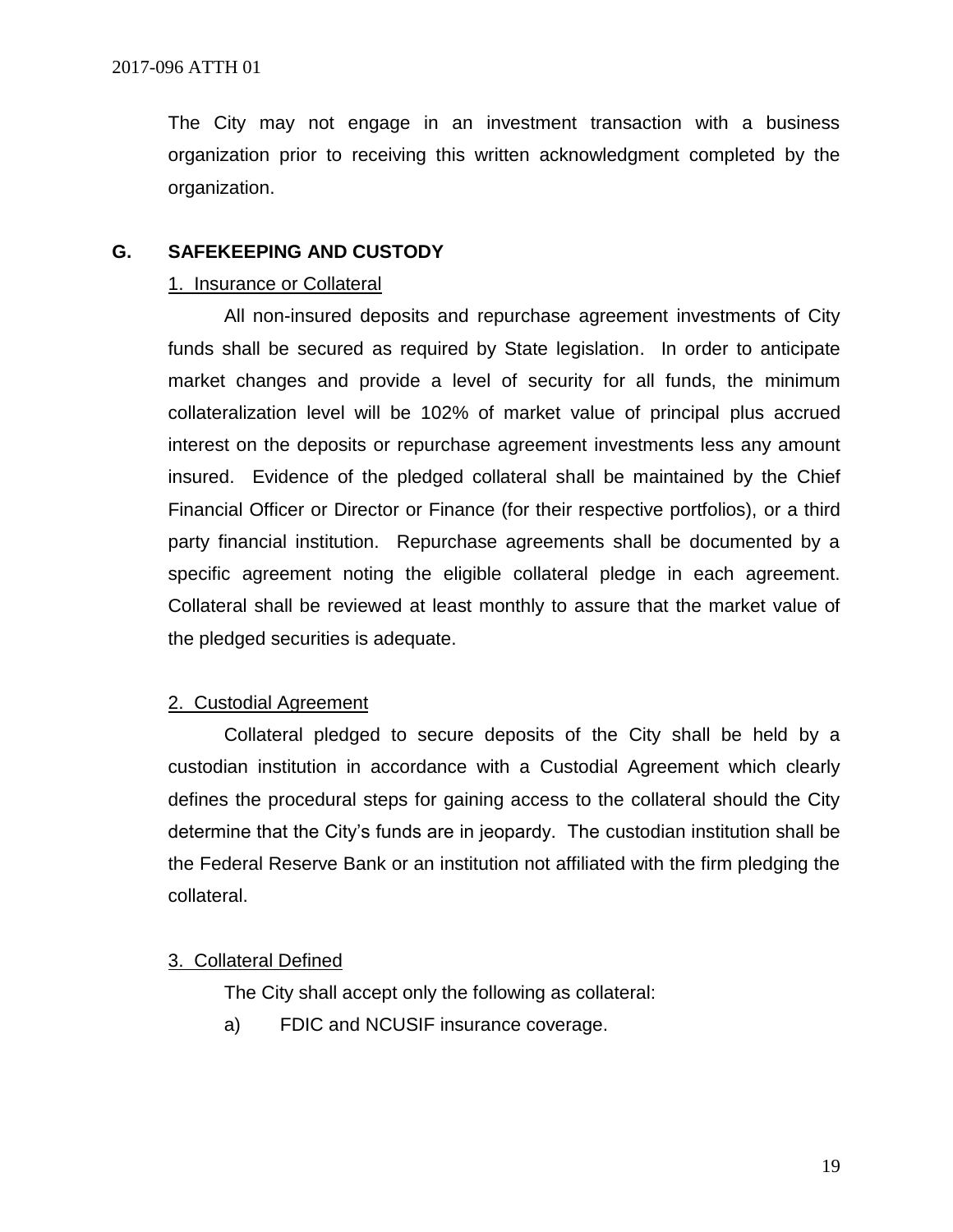- b) A bond, certificate of indebtedness, or note of the United States or its agencies and instrumentalities, or other evidence of indebtedness that is guaranteed as to the principal and interest by the United States or its agencies and instrumentalities.
- c) Obligations, the principal and interest on which are unconditionally guaranteed or insured by the State of Texas or its agencies and instrumentalities.
- d) A bond of a county, city or other political subdivision of the State of Texas having been rated as investment grade (investment rating no less than "A" or its equivalent) by a nationally recognized rating agency, with a remaining maturity of ten (10) years or less.

The use of a letter of credit issued to the City by a Federal Home Loan Bank may be considered by the City to meet the required bank depository collateral requirements.

#### 4. Subject to Audit

All collateral shall be subject to inspection and audit by the City or the City's independent auditors.

#### 5. Delivery vs. Payment

Securities shall be purchased using the delivery versus payment method. That is, funds shall not be wired or paid until verification has been made that the correct security was received by the City or its safekeeping agent. The security shall be held in the name of the City or held on behalf of the City. The safekeeping agent's records shall assure the notation of the City's ownership of or explicit claim on the securities. The original copy of all safekeeping receipts shall be delivered to the City.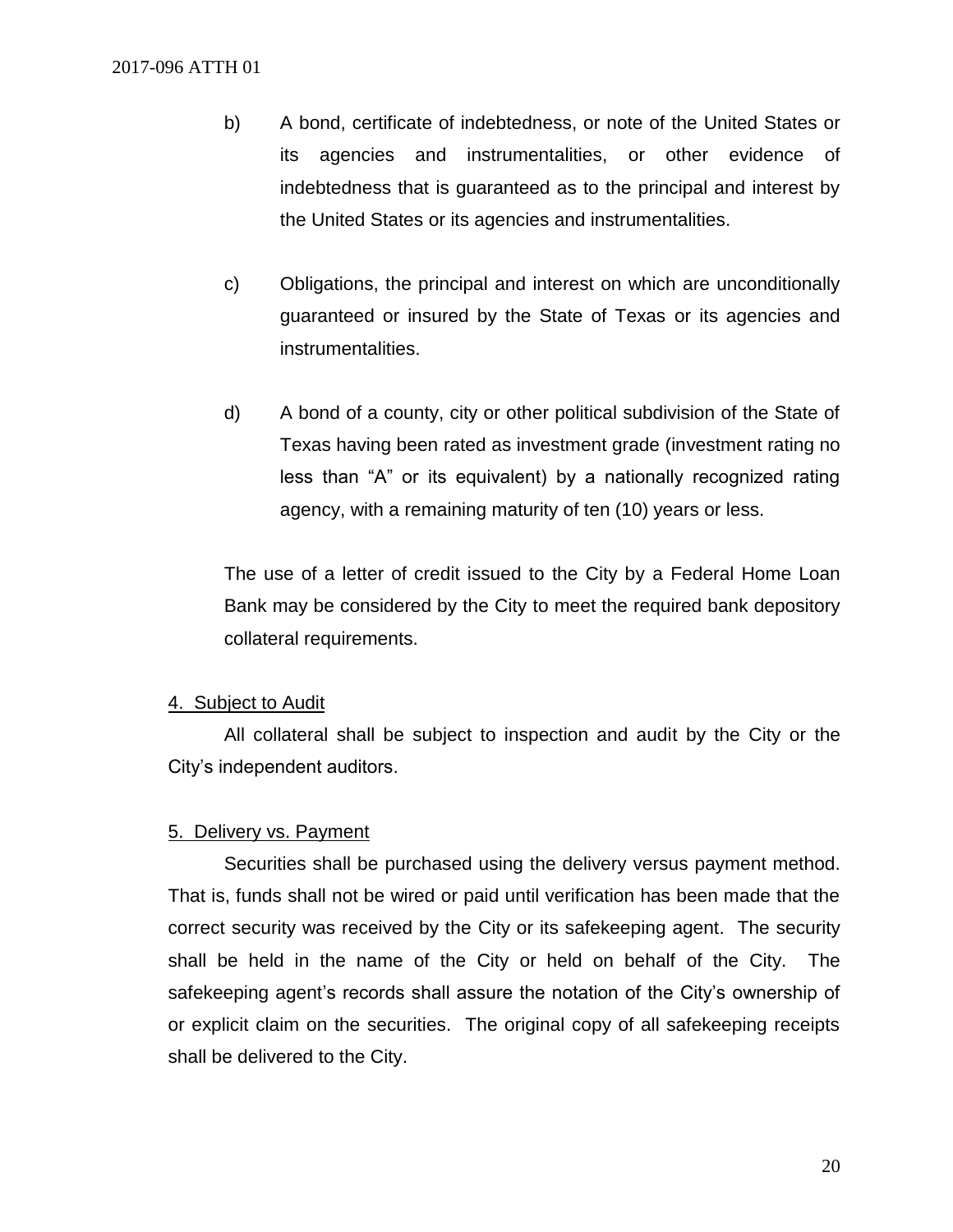### **H. INVESTMENT POLICY ADOPTION**

The City Investment Policy shall be adopted by resolution of the City Council. The Investment Committee shall review the Policy for effectiveness on an annual basis and any modifications will be recommended for approval to the City Council. The City Council shall review and approve these investment policies and strategies not less than annually.